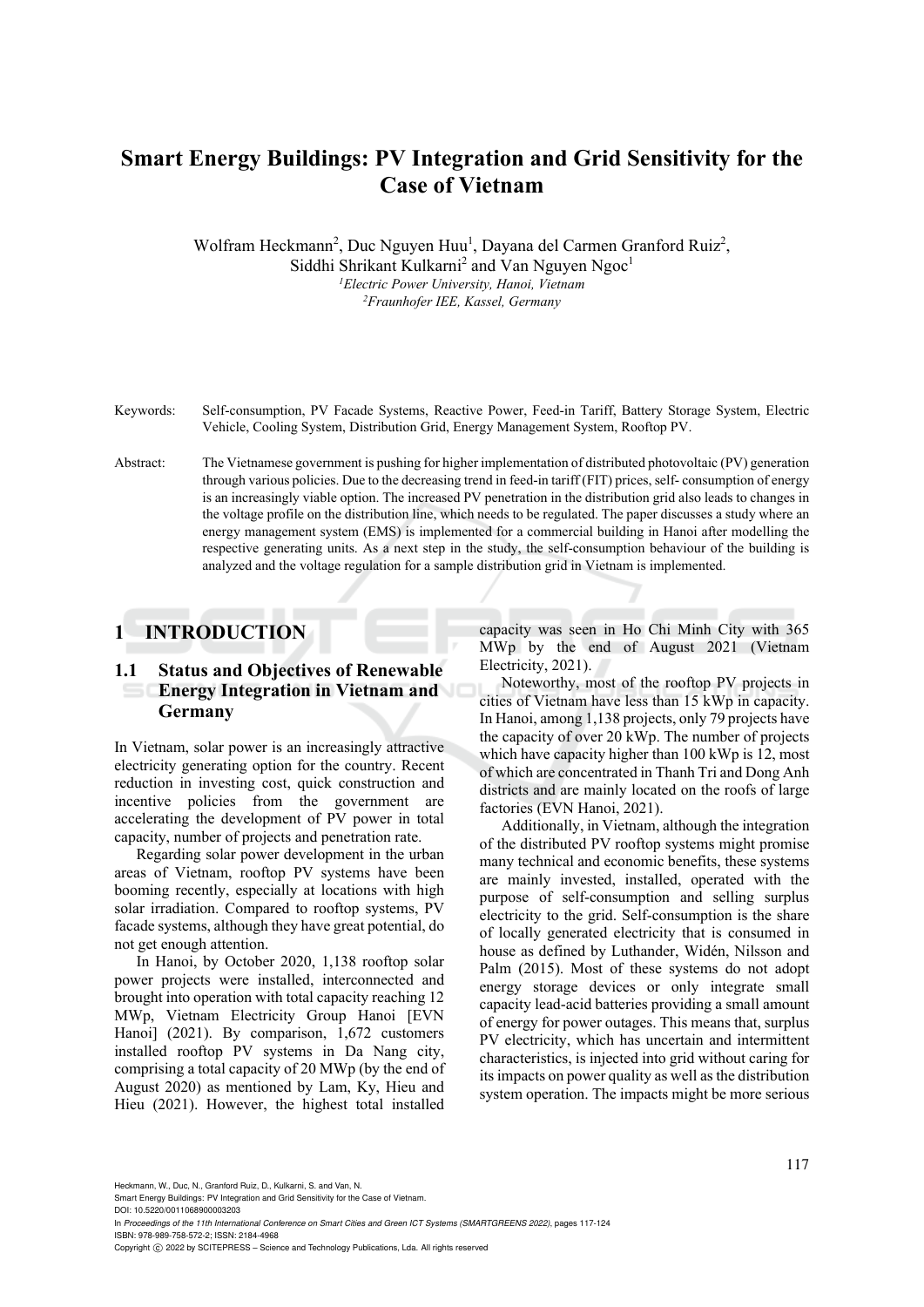when a higher share of distributed PV generation participates in the existing low voltage (LV) grid.

Germany aims at a climate-neutral system in 2050. For the electrical energy consumption, the share of renewable generation in 2019 was about 42% and the milestone for 2030 is set to 65% according to the Federal Ministry for Economic Affairs and Energy [BMWi] (2019), the objectives are currently updated. According to a scenario developed by Fraunhofer Cluster of Excellence 'Integrated Energy Systems' [CINES] (2020), the installed PV capacity has to increase by a factor of 4 from today to 200-300 GW in 2050 to achieve the political objectives. The power demand will increase due to sector coupling technologies, amongst others with electric vehicles and decentralized heat pumps for residential purposes (Fraunhofer CINES, 2020, p. 12). A high share of the overall PV in Germany is residential and commercial PV rooftop systems with a strong tendency in a combination with battery systems to foster PV selfconsumption. In 2020, 184,000 PV systems with a capacity of 4.8 GWp were registered according to the Bundesverband Solarwirtschaft e.V. [BSW Solar] (2021). Moreover, the number of installed home storage systems increased by 88,000 to overall 272,000 as a result leading to 50% of the new installed PV (capacity up to 10 kWp) combined with a battery storage (capacity 7 kWh on average) (BSW Solar, 2021 (2)). These trends mark potential challenges for the distribution grid and, at the same time, opportunities for energy management to mitigate them.

### **1.2 Load Development in Urban Areas Related to Space Cooling or Heating**

Apart from PV rooftop together with battery systems and electric vehicles, the increased use of cooling systems in southern countries and electrical heating systems (e.g. heat pumps) in northern countries will define the future power demand. The International Energy Agency [IEA] (2018, p. 36) expects the cooling degree days, a measure of potential space cooling demand, to increase worldwide by roughly 25% from 2016 to 2050. Furthermore, (IEA, 2018, p. 37) describes cooling mainly as challenge in urban areas, partially because temperatures are generally higher in urban areas than in the surrounding countryside (so-called heat island effect), and cooling demand often coincides with the peak load of urban grids. In (IEA, 2018, p. 33) as well as Ershad, Pietzcker, Ueckerdt and Luderer (2020) and in Sultan and Glusenkamp (2021); cooling systems as well as heat pumps together with thermal storage are seen also as technologies that can effectively be used in demand side management concepts thus potentially mitigating load peaks in urban distribution grids.

#### **1.3 Challenges for the Distribution Grid**

As in Paatero and Lund (2007) and in Lavalliere, Abdelsalam and Makram (2015), in some cases PV can help with load shaving. However, peak loads of residential customers usually do not happen at peak hours of PV output. With the Vietnamese government not renewing the support mechanisms for grid-tied PV, the development of grid-tied solar power has been stalled. The use of a battery system provides a key solution in this regard by storing the excess energy generated by the PV system during the day for use at night and continuing the use of installed rooftop PV which cannot be fed into the grid due to the rules. In contrast to the booming growth of rooftop PV, facade PV integrated into buildings is still limited in Vietnam. Until now, there is no literature focusing on the generation profile and energy yield from facade integrated PV systems in the urban areas of Vietnam.

The participation of PV systems in the distribution grids can affect the voltage profile along the power line. Additionally, according to Walling, Saint, Dugan, Burke and Kojovic (2008) and Matkar, Dheer, Vijay, Doolla (2017), since integration of PV systems can contribute to the change in the voltage profile, they can affect the operation of voltage regulators such as voltage regulator (VR), static compensator (SC) and on-load tap changer (OLTC). At high PV penetration, the voltage at the point of common coupling (PCC) can increase, resulting in the OLTC control to reduce voltage across the line. If a group of PV systems is disconnected or suffers a sudden reduction in the power output, a voltage drop may occur, which would trigger the protective relays.

In summary, Vietnam is pursuing the sustainable development policy by adopting PV systems in urban areas. The study mentioned in this paper therefore addresses and aims to solve the above-mentioned challenges by: a) investigating the benefits of facade integrated PV in addition to rooftop solar in Vietnam for a commercial building, followed by implementing an energy management system and evaluating the self-consumption behaviour of this building and b) controlling the negative effects of increasing PV penetration on the distribution grid voltage profile through reactive power control.

The rest of the paper is organized as follows: Section 2 describes the state of the art and on-going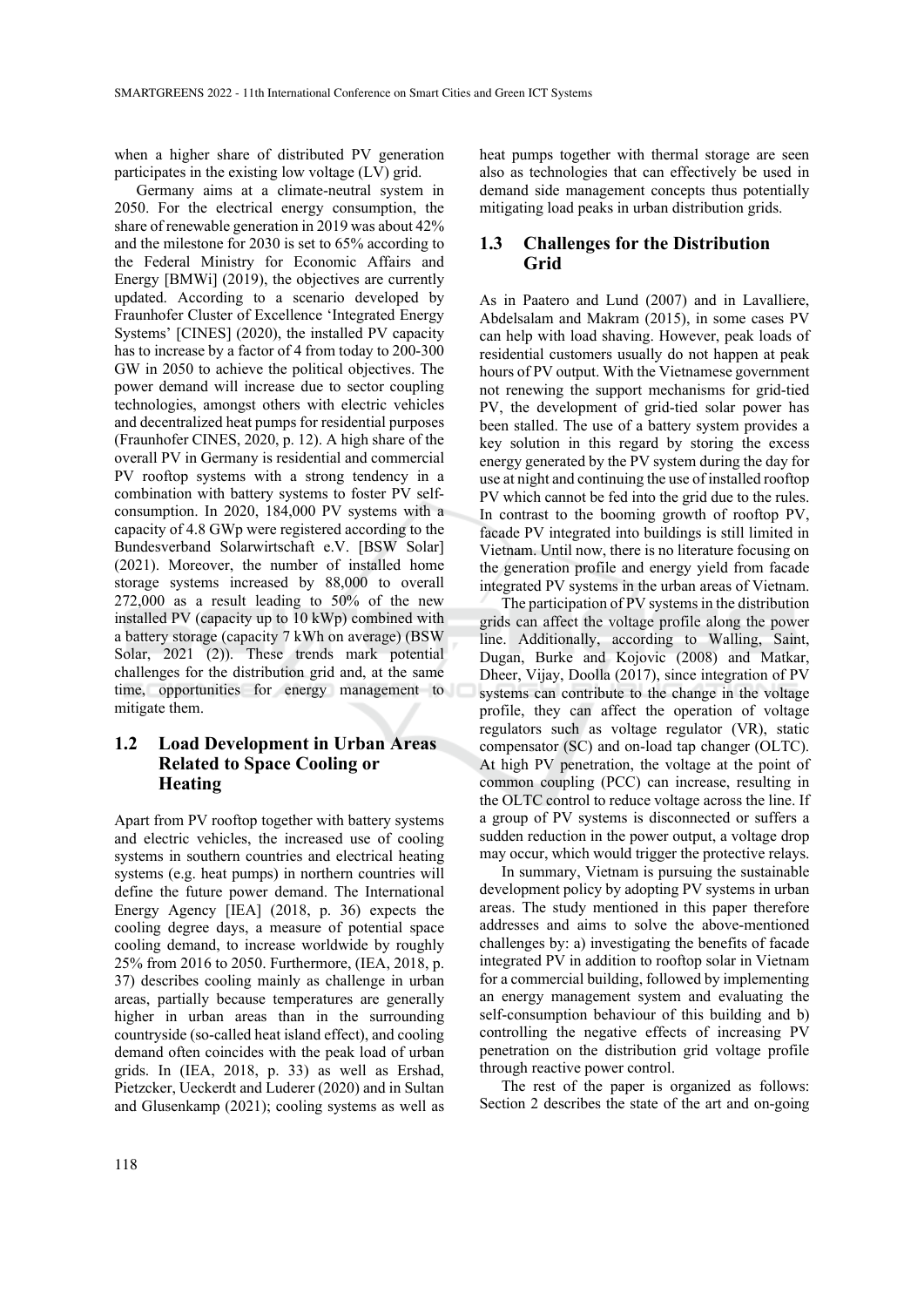related research on facade PV integration towards the context of Vietnam. Objectives and first results of the study are presented in Section 3. Our conclusions and further research steps in this study are summarized in Section 4.

## **2 STATE OF THE ART AND ONGOING RESEARCH**

#### **2.1 Facade Integrated PV**

This section shows some works in the area of PVbuilding integrated systems.

As indicated in Bot, Aelenei, Gomes and Santos Silva (2021), a Building Integrated Photovoltaic Thermal (BIPV) system developed for electrical generation and for heating recovery purposes as well showed that the needs for separate cooling and heating are reduced compared to the configuration without a BIPV thermal system. Another interesting investigation is managed by Brito, Freitas, Guimarães, Catita and Redweik (2017). Outcomes in this study revealed that, even though, the facade systems received less solar radiation in comparison to rooftop type systems they have the potential to increase the power generation for the load and are able to spread the peak PV production throughout the day, especially for the early and late hours.

PV-HoWoSan (Niedermeyer and Funtan (2019)), is a project whose objective is the evaluation of PV facade and rooftop systems in multi-storey residential buildings. The goal of the project is to develop a standardized procedure for design of PV facade systems, which works in terms of building physics and is safe in several respects.

In the project, a Python software tool was developed for calculating the PV generation from rooftop and facade systems and calculating the degree of self-consumption of a residential multi-storey building. For calculating the PV generation consideration to the building characteristics (number of floors, apartments, facade orientation) and the irradiation data for the specific city the building is located in is given (Axaopoulos, 2011). The tool can therefore be used for PV related studies for a building in any city for which the irradiation data is available. The exemplary building configuration (results in Figure 1 and Figure 2) in the city of Frankfurt consists of 25 floors and 7 apartments per floor. The building has an installed rooftop power of 75 kWp and facade integrated PV systems ( maximum 31 kWp per floor). The PV facade system is analyzed for four different

shares of facade covering: 7% density (installed power of 2.2 kWp), 25% density (7.8 kWp), 50% density (15.5 kWp) and 75% density (23.3 kWp) per floor. The PV facade is implemented on the south, west and east side of the building. Additionally, a second implementation of the same configuration with a 20 kWh battery storage system was considered.

For the city of Frankfurt, for the exemplary building, the Python tool can also calculate the total load per apartment according to the Verein Deutscher Ingenieure [VDI] 4655 (2019) in Germany. The VDI 4655 provides a guideline on calculating the typical load for a building in Germany based on the season, weather conditions and day of the week data.



Figure 1: Percentage of self-consumption for the system when there is no storage system depending on the facade share covered with PV modules (Density).



Figure 2: Percentage of self-consumption with a 20 kWh battery system for the entire building depending on the facade share covered with PV modules (Density).

Figure 1 and Figure 2 present that the self-consumption has a saturation tendency because there is more surplus generated with increasing PV covered facade. Comparing these two figures shows that the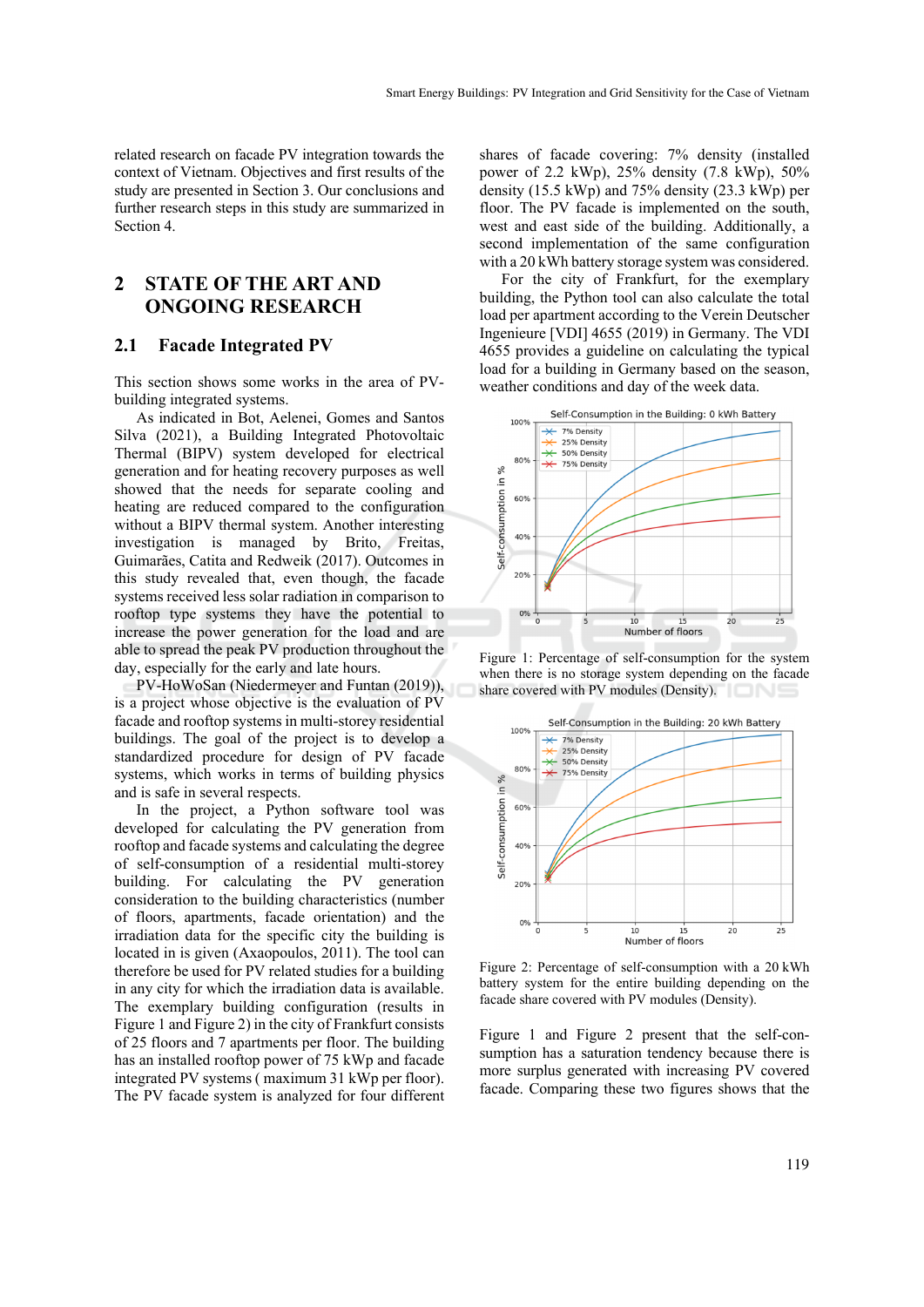| Customers                                                                           | Classification                                    | <b>Electricity Price</b><br>(exclusive of 10% VAT) |                   | Rooftop PV<br>system                                                                  | FIT price |                   |
|-------------------------------------------------------------------------------------|---------------------------------------------------|----------------------------------------------------|-------------------|---------------------------------------------------------------------------------------|-----------|-------------------|
|                                                                                     |                                                   | VND/kWh                                            | $\epsilon$ ct/kWh | capacity                                                                              | VND/kWh   | $\epsilon$ ct/kWh |
| Households                                                                          | Level 1: $0-50$<br>kWh/month                      | 1,678                                              | 6.40              | Less than 20<br>$kWp$ (most<br>PV systems<br>in<br>households<br>1,582.16<br>have the |           |                   |
|                                                                                     | Level $2: 51-100$<br>kWh/month                    | 1,734                                              | 6.61              |                                                                                       |           |                   |
|                                                                                     | Level $3:101-$<br>200 kWh/month                   | 2,014                                              | 7.68              |                                                                                       |           |                   |
|                                                                                     | Level $4: 201 -$<br>300 kWh/month                 | 2,536                                              | 9.67              |                                                                                       | 6.03      |                   |
|                                                                                     | Level $5: 301-$<br>400 kWh/month                  | 2,834                                              | 10.81             | capacity of<br>less than 20                                                           |           |                   |
|                                                                                     | 401<br>Level 6:<br>kWh/month<br><b>or</b><br>more | 2,927                                              | 11.16             | kWp)                                                                                  |           |                   |
| Commercial<br>customers (from<br>6 kV to 22 kV)                                     | Peak hours                                        | 4,400                                              | 16.78             | 20-100 kWp                                                                            | 1468.82   | 5.60              |
|                                                                                     | Normal hours                                      | 2,629                                              | 10.02             |                                                                                       |           |                   |
|                                                                                     | Off-peak hours                                    | 1,547                                              | 5.90              |                                                                                       |           |                   |
| Commercial<br>customers $(< 6$<br>kV                                                | Peak hours                                        | 4,587                                              | 17.49             | From 100<br>$kWp$ to 1250<br>kWp                                                      | 1362.41   | 5.19              |
|                                                                                     | Normal hours                                      | 2,666                                              | 10.16             |                                                                                       |           |                   |
|                                                                                     | Off-peak hours                                    | 1,622                                              | 6.18              |                                                                                       |           |                   |
| Note: EURO/VND exchange rate on Nov. 25, $2021 = 26,227.96$ (State Bank of Vietnam) |                                                   |                                                    |                   |                                                                                       |           |                   |

Table 1: Retail electricity price for households and commercial customers (MOIT, 2019(2)) and new proposed FIT price.

presence of one battery for the building already increases the self-consumption to approximately 90% up to the 15-floor. For the first floor (marked in both graphs), the self-consumption increases to 25% in comparison with the case without battery.

#### **2.2 Status of Electricity Pricing in the Country of Vietnam**

In Vietnam, the electricity price is different among residential, commercial and industrial customers Regarding electricity price for households, there are six level of prices applying to different amount of electricity consumption. The retail electricity price for commercial customers depends on voltage level and time of consumption with peak hours (9:30-

11:30am and 5:00-8:00pm, not including Sunday), off-peak hours (10:00pm-4:00am) and other periods for normal hours (Table 1).

Regarding rooftop PV feed-in tariff in Vietnam, the price of 2,086 VND/kWh (7.95  $\epsilon$  ct/kWh) (FIT1) has been expired since 2019-06-30 (Prime Minister [PM] (2019)) and Ministry of Industry and Trade [MOIT] (2019)). After that, a new policy (FIT2) was issued on 2020-04-06 (PM, 2020). The FIT price for rooftop solar systems was reduced to 1,943 VND/ kWh (7.41  $\epsilon$  ct/kWh). However, the FIT2 price has officially expired on 2020-12-31 and currently a new draft FIT price has been submitted to the Prime Minister. The draft still proposes a fixed price, but it is expected to decrease by 18-27% depending on the project capacity and project type (Table 1).

While the average price of retail electricity in Vietnam has recently increased, the FIT price tends to reduce and is lower than the lowest retail price. This builds a barrier for using the FIT mechanism. However, it could encourage households having PV systems to increase self-consumption.

### **2.3 Hybrid Storage Systems: Stationary and Mobile Batteries, Thermal Storage (Cooling)**

In Huang, Hsu, Wang, Tang, Wang, Dong, Lee, Yeh, Dong, Wu, Sia, Li and Lee (2019), deployment of PV systems increased the necessity of creating new storage technologies for either self-consumption or control strategies. A PV system for self-consumption, comprising the PV modules, inverter and loads, a stationary battery and a thermal storage is proposed. In case of PV surplus, first, the battery is charged and then the thermal hot water storage system. This hybrid storage system is found to be more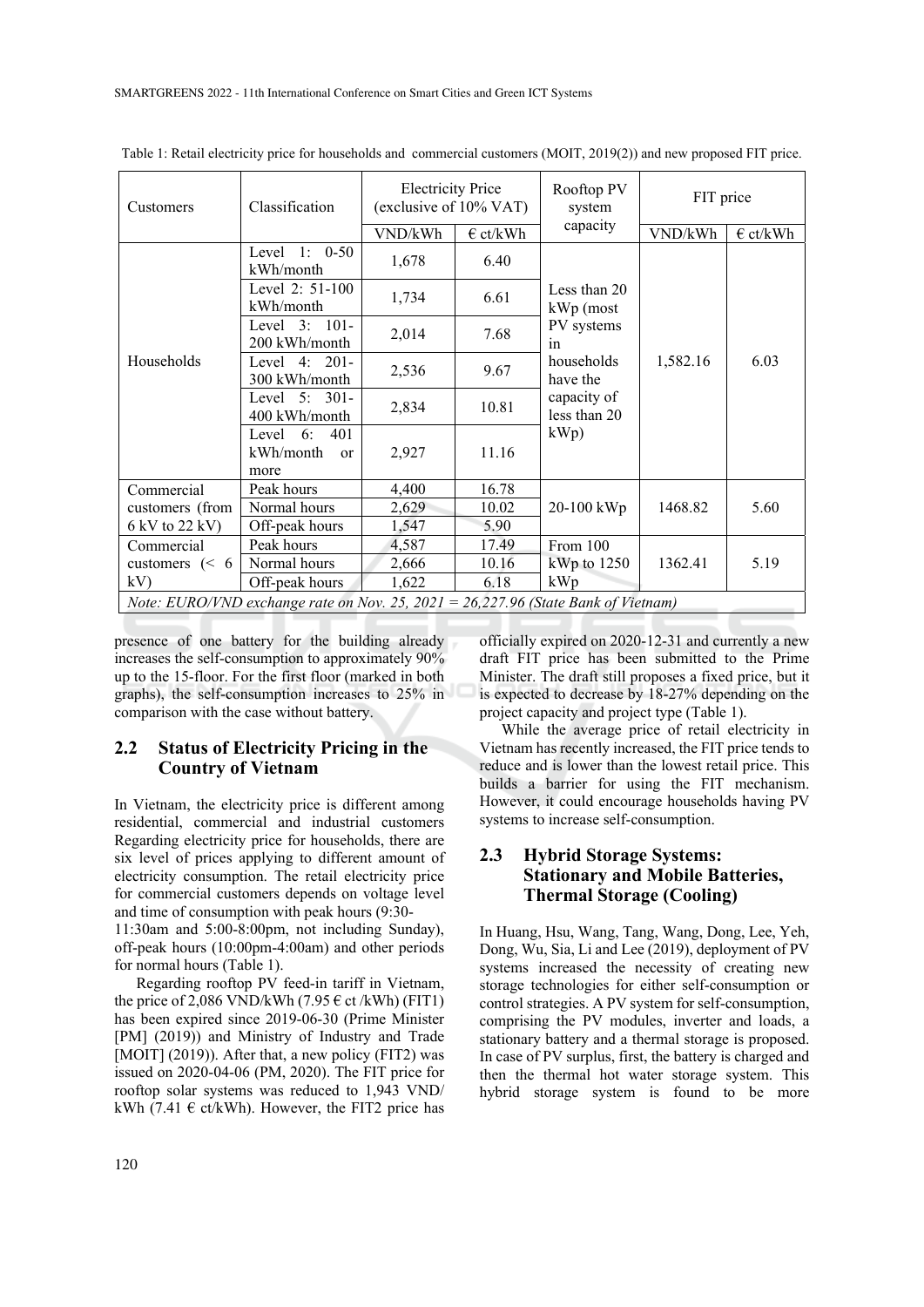economically viable compared to exporting electricity to the grid.

In Niedermeyer, Dreher, Degner and Heckmann (2020) pooled electrical vehicles are used as frequency control reserves, and the relation between power variation and voltage change in LV grids are analyzed. From a pool of electric vehicle (EV), control reserves are provided in accordance with the regulations of the Frequency Restoration Reserves (FRR) without violation of the voltage bands in the LV feeder.

#### **2.4 Voltage Management**

Several papers demonstrate strategies for controlling the voltage in the power system. As mentioned by Li, Disfani, Pecenak, Mohajeryami and Kleissl (2018), traditionally, the OLTCs and voltage regulators are employed to address voltage issues in the distribution system. OLTCs always consider a voltage drop along feeder lines and rule-based control techniques have proven to lack scalability and cannot be applied to feeders with multiple OLTCs. Mainly due to the increase in PV penetration in the medium or low voltage grid, there is a rise in voltage at the PCC. According to Phochai, Ongsakul and Mitra (2014) strategies such as limitation of active power feed-in and fixed power factor method are first suggested where remote control utility is not possible. Dynamic control techniques are preferred because they do not curtail the active power from PV generation unless voltage control needs to be implemented.

 In Geibel, Degner, Seibel, Bülo, Tschendel, Pfalzgraf, Boldt, Müller, Sutter and Hug (2013) voltage control strategies in low voltage grids with high PV penetration are explored. New voltage control strategies were developed and applied in active, intelligent LV networks utilizing reactive power control capabilities of PV inverters and OLTC functionalities of secondary substations. The grid voltages are dynamically regulated to ensure that the voltage limits are adhered to. The developed components were field tested in a German LV grid near Kassel. As part of the implementation, the smart secondary substation with an OLTC transformer  $(630kVA, 20/0, 4kV, \pm 3x 2%)$  controlled the reactive power provision of three independent PV systems (Geibel et al., 2013).

## **3 FIRST RESULTS FROM THE PV VIETNAM PROJECT**

Driven by political incentives, such as the Vietnamese government's commitment to energy availability there is already an increased operation of grid connected PV systems in the distribution grid in Vietnam as presented by Do, Burke, Nguyen, Overland, Suryadi, Swandaru and Yurnaidi (2021). The study presented in this paper contributes a system study considering rooftop and facade integrated PV to observe the potential for self-consumption for a commercial building in Hanoi, Vietnam. The usage of mobile (electric vehicles) and stationary batteries and thermal storage (cooling) to avoid peak load situations is implemented. The consideration of peak/ off-peak tariffs can provide insights into the economic viability of such systems and the potential of grid-interactive buildings for load and voltage management in distribution grids.

 A first step in this work is the calculation of the PV-energy yields for an identical building at the city of Hanoi and Frankfurt for rooftop and south, east and west oriented facade PV systems. A building area of  $625 \text{ m}^2$  with 10 floors was chosen and the Python tool developed in the PV HoWoSan project (Niedermeyer and Funtan (2019)) was adapted for both cities. For the city of Hanoi an optimal tilt angle of 10° and for Frankfurt an optimal tilt angle of 30° were considered for the rooftop PV systems. Table 2 presents the energy yields of the rooftop and facade PV systems (in kWh/kWp) and the percentage generation of the facades as a share of the rooftop generation for each of the two respective cities:

Table 2: Energy yields in the city of Hanoi and Frankfurt for rooftop and south, east and west facade and ratio of energy yield of facades with respect to the rooftop PV system.

|              | Hanoi                   | Frankfurt                |  |  |
|--------------|-------------------------|--------------------------|--|--|
| Roof-<br>top | 1317 kWh/kWp,<br>(x)    | 949 kWh/kWp,<br>(v)      |  |  |
| South        | 722 kWh/kWp,<br>$55\%x$ | 640 kWh/kWp,<br>$67\%$ y |  |  |
| East         | 685 kWh/kWp,<br>$52\%x$ | 517 kWh/kWp,<br>$55\%$ y |  |  |
| West         | 811 kWh/kWp,<br>$62\%x$ | 541 kWh/kWp,<br>$57\%$ v |  |  |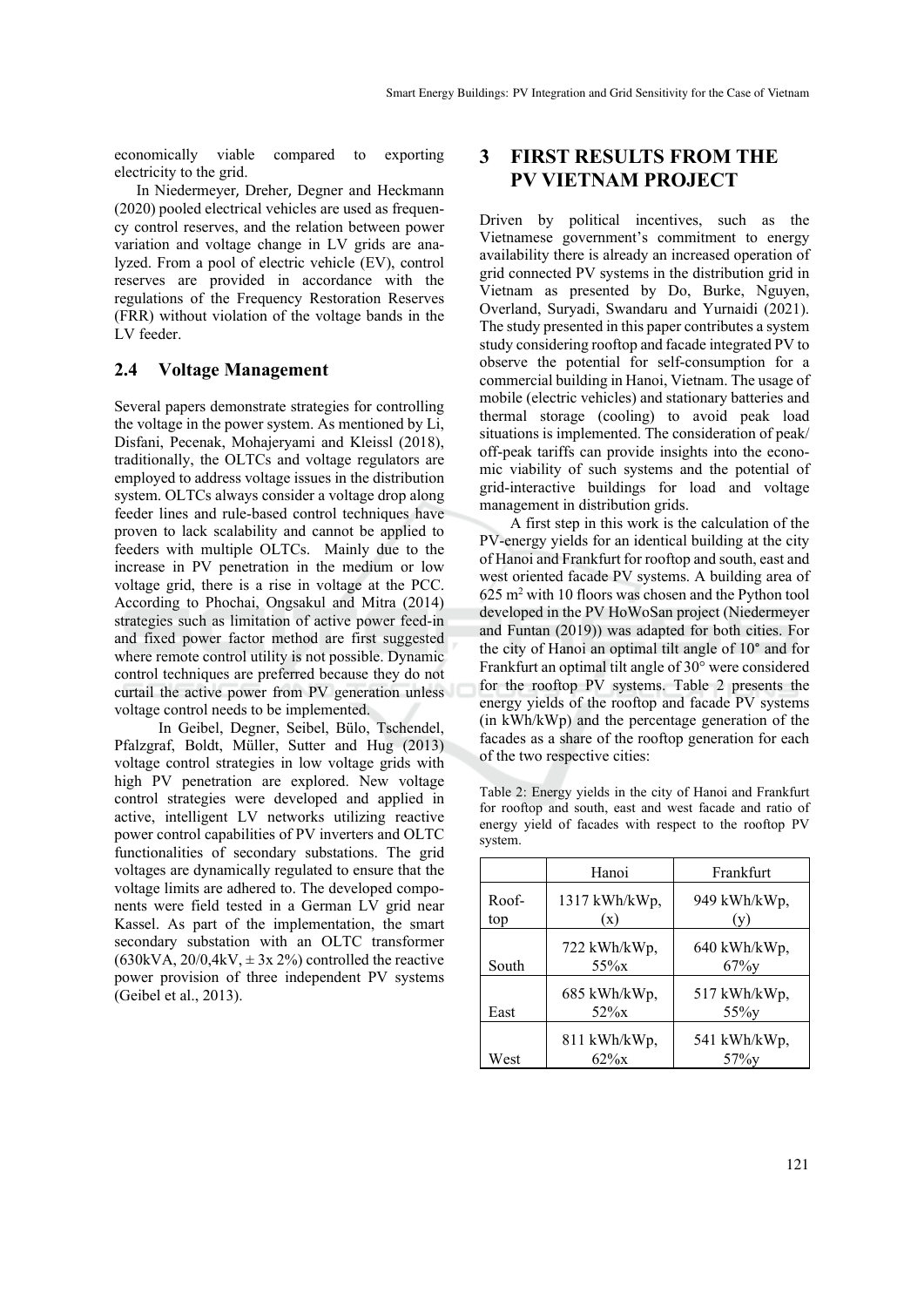The same building for the cities of Hanoi and Frankfurt is considered and shadowing effects are ignored. The energy yield contributions are higher for the city of Hanoi. However, the percentage of energy yield for the facades with respect to the rooftop generation is higher for the city of Frankfurt. This is due to the differences between the optimal tilt angles of the rooftop in the respective city and the vertical facade systems.

This next step in the study includes the assessment of the PV generation profile in Hanoi (World Bank Group (2018)) and the typical load profile of a commercial building (10 floors and  $625 \text{ m}^2$  rooftop area) and the simulation of a simple EMS involving stationary batteries, EV and thermal storage (cooling systems). The load data is obtained from Electrical Power University [EPU] (2016). The EMS functions based on a peak-shaving process.

 The EMS comprises the peak shaving functionality. For reducing total costs, the charging and discharging of the storage systems will be done according to the peak/off-peak time. As an example, Figure 3 and Figure 4 indicate flowchart diagrams of the cold water storage/ cooling system charge and discharge procedures.



Figure 3: Flowchart diagram for the cooling system operation in the off-peak time.

Figure 3 indicates the flowchart diagram of the cooling system at the off-peak time. The objective of this approach is to charge the water storage to the maximum capacity to prepare for the peak-times and therefore to unload the grid. In this example, the

charging power is chosen as 25% of the discharge power (d\_power). This discharge power corresponds to the supply power that the cooling system needs for operating. In off-peak time, the grid can supply power to the cooling system and is able as well to charge the water storage. At the peak-times, as in Figure 4, the goal is to discharge the water storage first to provide the power supply to the cooling system thereby avoiding the import of power from the grid. Thus, the EMS can help to mitigate peak load in the grid, if necessary.



Figure 4: Flowchart diagram for the cooling system operation in the peak time.

## **4 CONCLUSIONS AND FURTHER WORK**

This study is in the field of integration of distributed PV generation in urban areas in Vietnam. Because of the ambitious political objectives of the Vietnamese government, this topic is very important for the sustainable development strategy of Vietnam.

This study presented in this paper is a first investigation into the potential use of PV facade systems for energy yield in Vietnam. A case for increased PV facade implementation and selfconsumption is made through the calculation of the irradiation data, modelling of generating units and initial implementation of energy management. Investigations on self-consumption are motivated by the proposed decreasing FIT prices while retail electricity prices are increasing.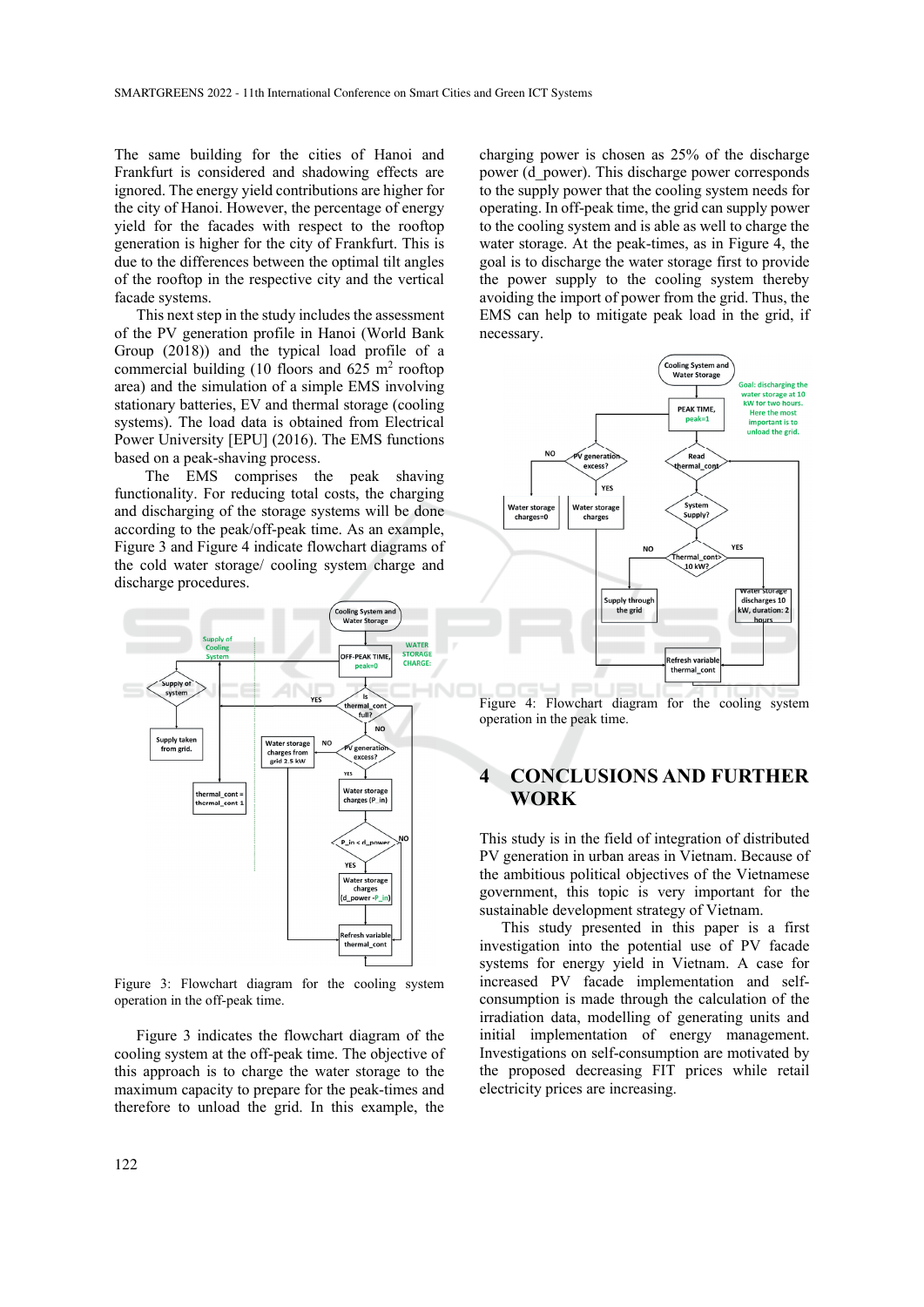This project has considered irradiation data for Hanoi and calculated the PV generation for rooftop and facade installations for an exemplary commercial building. An energy management concept is developed after modelling of the generating units such as a stationary battery, EV battery and the cooling system as thermal storage. Actual load values are considered for the calculations of the EMS. Further steps in the project are: a) further development of the EMS for the assessment of the self- consumption behaviour, b) analysis of the resulting electricity costs after implementing such an EMS using time-of-use pricing mechanism and c) development of voltage control strategies for the Vietnamese distribution grid with high PV penetration through modelling of the grid and implementation of control.

#### **ACKNOWLEDGEMENT**

We acknowledge the support by the project "Reactive Power Control 2" (FKZ 0350003A) funded by the German Ministry of Economic Affairs and Energy (BMWi) and the project "PV Vietnam" (FKZ 01DP19002) funded by the German Ministry of Education and Research (BMBF). Only the authors are responsible for the content of the publication.

# **REFERENCES**

Axaopoulos, P. J. (2011). Basic principles of solar geometry. *Solar thermal conversion. Simmetria, Athens, Greece*.

**HNI** 

- Bot, K., Aelenei, L., Gomes, M. da G., & Santos Silva, C. (2020). Performance Assessment of a Building Integrated Photovoltaic Thermal System in Mediterranean Climate—A Numerical Simulation Approach. *Energies*, 13(11), 2887. doi:10.3390/en13112887
- BMWi (Federal Ministry for Economic Affairs and Energy). (2019). *Erneuerbare Energien*. Retrieved from: https://www.bmwi.de/Redaktion/DE/Dossier/ erneuerbare-energien.html
- BSW Solar. (2021). *Statistische Zahlen der deutschen Solarstrombranche (Photovoltaik)*. Berlin, Germany. Retrieved from: https://www.solarwirtschaft.de/ datawall/uploads/2021/02/BSW\_Faktenblatt\_Photovol taik Update 2020-1.pdf (in German)
- BSW Solar. (2021 (2)). *Statistische Zahlen der deutschen Solarstrombranche (Speicher/ Mobilität)*. Berlin, Germany. Retrieved from: https:// www.solarwirtschaft.de/datawall/uploads/2021/02/BS W\_Faktenblatt\_Stromspeicher\_Update\_2020.pdf (in German)
- Brito, M.C., Freitas, S., Guimarães, S., Catita, C., & Redweik, P. (2017). The importance of facades for the solar PV potential of a Mediterranean city using LiDAR data. *Renewable Energy*, 111, 85-94. doi: 10.1016/j.renene.2017.03.085
- Do, T. N., Burke, P. J., Nguyen, H. N., Overland, I., Suryadi, B., Swandaru, A., & Yurnaidi, Z. (2021). Vietnam's solar and wind power success: Policy implications for the other ASEAN countries. *Energy for Sustainable Development*, 65, 1-11. doi: 10.1016/j.esd.2021.09.002
- Electrical Power University. (2016). *NHD-DTTBCT 2016.Summary Report of the Results of Science Theme Ministry of Industry and Trade.* Retrieved from: https://en.epu.edu.vn/ (in Vietnamese)
- Ershad, A. M., Pietzcker, R., Ueckerdt, F., & Luderer, G. (2020). Managing Power Demand from Air Conditioning Benefits Solar PV in India Scenarios for 2040. *Energies*, 13(9), 2223. doi: 10.3390/en13092223
- EVN Hanoi. (2021). *Rooftop PV systems*. Retrieved from: https://evnhanoi.vn/cskh/thong-tin-dien-mat-troi (in Vietnamese)
- Fraunhofer CINES. (2020). *13 Thesen zur Energiewende in Deutschland*. Retrieved from: https://www.ise. fraunhofer.de/de/presse-und-medien/ presseinformationen/2020/fraunhofer-cines-erarbeitet-13-thesen-zur-energiewende-in-deutschland.html (in German)
- Geibel, D., Degner, T., Seibel, A., Bülo, T., Tschendel, C., Pfalzgraf, M., Boldt, K., Müller, P., Sutter, F., & Hug, T. (2013). Active, intelligent low voltage networks-Concept, realisation and field test results. doi: 10.1049/cp.2013.0947
- Huang, B.J., Hsu, P.C., Wang, Y.H., Tang, T.C., Wang, J.W., Dong, X.H., Lee, M.J., Yeh, J.F., Dong, Z.M., Wu, M.H., Sia, S.J., Li, K., & Lee, K.Y. (2019). Development of solar home system with dual energy storage. *SN Applied Science*, 1(9), 1-10. doi: 10.1007/s42452-019-1000-8
- IEA. (2018). *The Future of Cooling Opportunities for energy efficient air conditioning.* Retrieved from: https://www.iea.org/reports/the-future-of-cooling
- Lavalliere, J.M., Abdelsalam, H.A., & Makram, E.B. (2015). Impact of PV on peak load shaving on an actual distribution system. Proceedings of the 2015 North American Power Symposium. doi: 10.1109/NAPS.2015.7335142
- Lam, L. H., Ky, H. V. M., Hieu, T. T., & Hieu, N. H. (2021). Potential and Barriers to the Evolution of Rooftop Solar in Central VietNam. *2021 IEEE Madrid PowerTech*, 1- 6. doi: 10.1109/PowerTech46648.2021.9494826
- Li, C., Disfani, V. R., Pecenak, Z. K., Mohajeryami, S., & Kleissl, J. (2018). Optimal OLTC voltage control scheme to enable high solar penetrations. *Electric Power Systems Research*, 160, 318-326. doi: 10.1016/j.epsr.2018.02.016
- Luthander, R., Widén, J., Nilsson, D., & Palm, J. (2015). Photovoltaic self-consumption in buildings: A review. *Applied energy*, 142, 80-94. doi: 10.1016/j.apenergy.2014.12.028